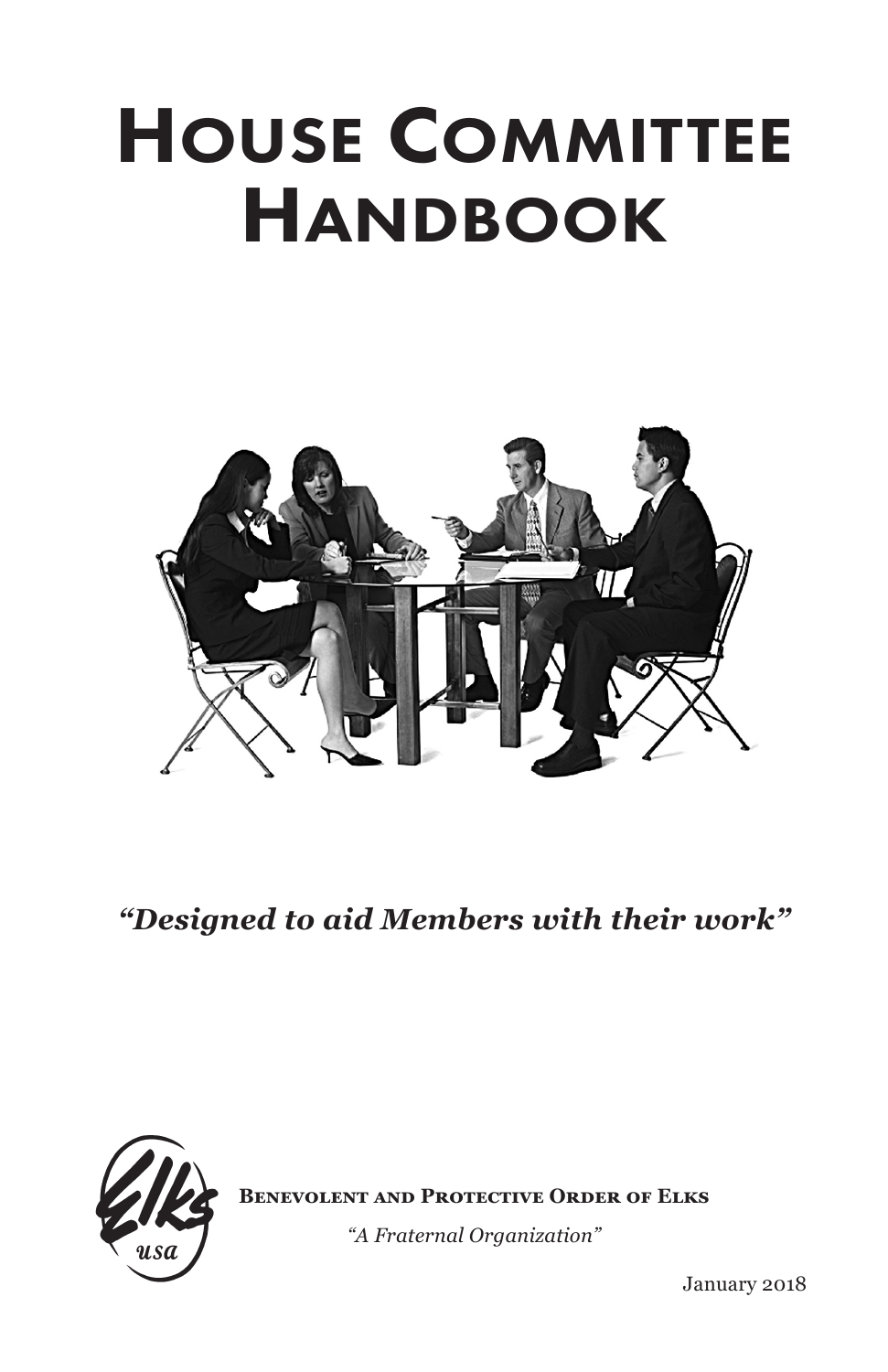# **Successfully Managing A House Committee** *(from Statutes Annotated, §16.040)*

These are the best practices for successfully managing a House Committee as outlined and understood by the Statutes of the Order and the Leadership of the Elks.

**Section 16.040** of our Grand Lodge Statutes gives options on the setting up of a Club governing body.

- *(a)* By the Exalted Ruler, elected chair officers (Leading, Loyal & Lecturing Knights) and the Trustees; or
- *(b)* By the Trustees of the Lodge; or
- *(c)* By a House Committee (of not fewer than 3 or more than 13) to be appointed by the Exalted Ruler of the Lodge (the exact number must be set forth in the By-Laws) *(most common)*; or
- *(d)* By the Board of Directors of a corporation formed under Section 16.030.

The method of supervision of the Club must be specified in the By-Laws and expressly provide that the actions of the House Committee shall always be subject to the control and direction of the Lodge, except those actions and decisions pertaining to an employment relationship and the fixing of prices for goods and services.

First order of business of a new House Committee is to **elect a Chairman and Secretary**. Get all contact information on committee members, including e-mail address and cell, home, and work phone numbers, and distribute to all other committee members.

**Establish a time** to hold at least one regular meeting each month and any needed special meetings as called by the Chairman. The Exalted Ruler and all committee members should be notified in advance of each meeting and provided an agenda.

The Secretary shall **keep minutes** of each meeting of the Committee, noting those in attendance, business discussed and the result of any votes taken. The minutes should be dated and signed by the Committee Secretary and should be read and formally approved at the next subsequent meeting. A copy of the minutes should be filed in the Lodge Secretary's office and be available for review by the District Deputy during his/her visit.

**A House club, bar, and foodservice** can be supervised by the Chairman of the committee or a designated member of the committee.

If a **Manager** is employed by the House Committee, at the first meeting of the committee, a contract with specific terms of employment should establish salaries and bonuses, evaluation processes and the goals and expectations of the House. The governing body may employ a manager, who need not be a Member of the Order, whose employment ends upon expiration of the term of the governing body. The succeeding governing body determines his re-employment. *(Opinion 03)*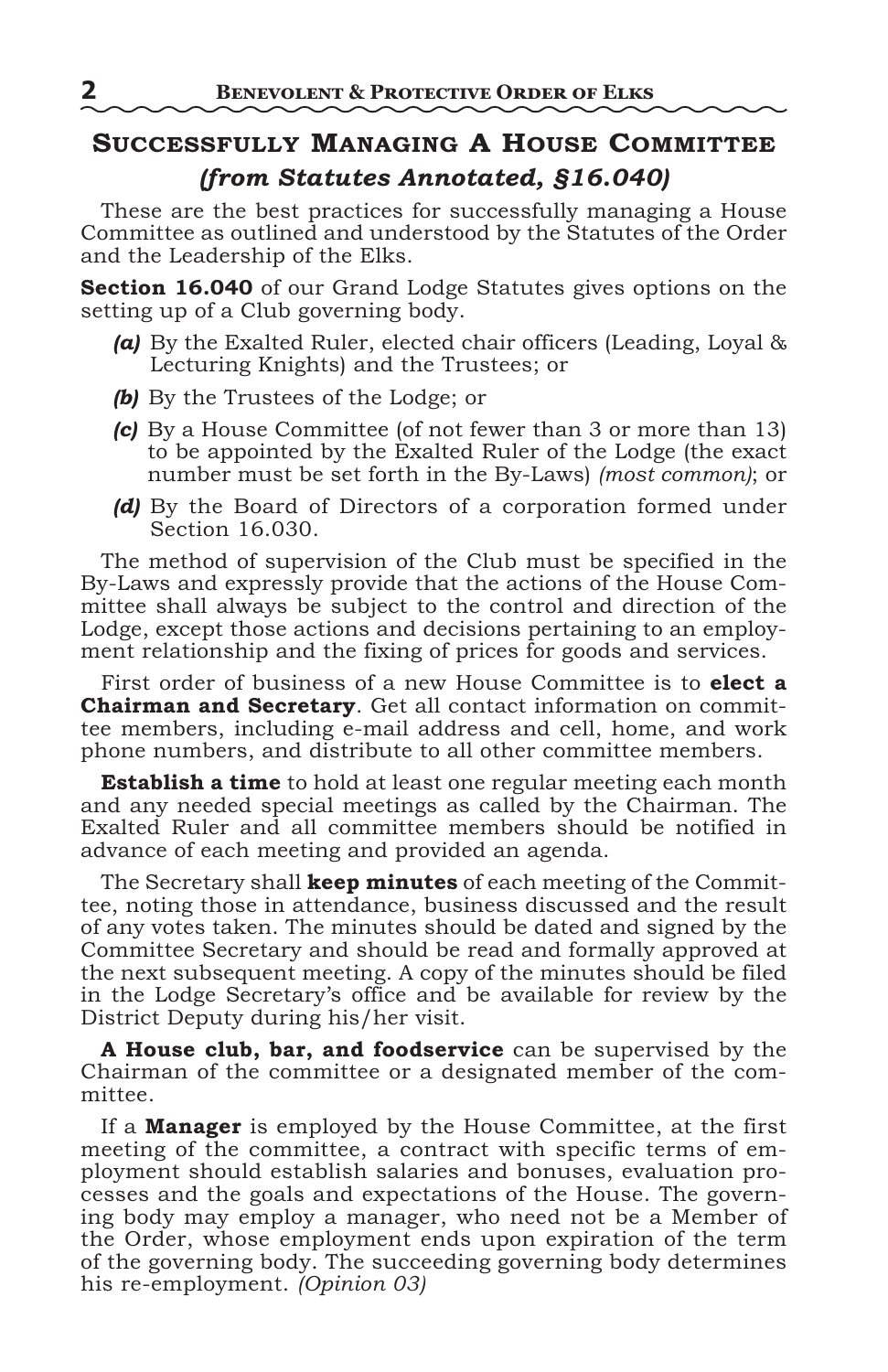While the governing body of the Club may not contract to employ a manager for more than one year, the Lodge itself may expressly authorize a contract of employment by the Committee for a term of more than one year. The resolution should specify the term, salary, duties and basic essentials for the contract. *(Opinion 04)*

All meetings should have an agenda sent out by the Chair to all members before the meeting. *(Recommended)*

*No member of the supervising or managing body shall be employed in any capacity by the supervising or managing body*, nor shall any Exalted Ruler be employed, etc.

It is the responsibility of the Chair and his/her designee to deal with the employees of the Club. No other member should ever correct an employee or demean or belittle an employee. That is the responsibility of the Chair of the House or his/her designee.

**A budget** is to be presented **at the final regular meeting of the Lodge in April** of each year which includes separate and comprehensive budgets for the proposed operation of the club, social parlor, or other facility.

Each month, the Committee should review **House financials** and **write a report to the Lodge** showing the financial condition of the Club, with a comparison to each budget item.

An **inventory** of bar alcohol, food, and supplies should be taken monthly, preferably by someone other than the manager or other employees. The inventory should be reviewed by the House Committee on a regular basis.

All **Funds** derived from club operations are **Lodge funds**. The Lodge Treasurer is Treasurer for all Lodge Committees and shall handle all Lodge funds and pay all bills on vouchers approved by the Exalted Ruler and Secretary. Whoever oversees the club should keep accurate daily records and prepare vouchers for payment as stated above.

Where the Lodge operates a club facility under a House Committee form of government, the **Committee has power to purchase supplies** for the club, subject to the control of the Lodge. The provision that the Trustees shall purchase all supplies does not control in this instance.

Generally, meetings of the managing body are open to Members; Closed Executive Session may be called by a simple majority vote of the body, but should be used sparingly, for matters including employment and discipline, pricing of goods, and suspensions at the request of the Accused. **Voting must be done on the record and during the Open Session**.

The House Committee is responsible **for managing the social activities of the Club** including scheduling and conducting events and coordinating with the Lodge on Lodge events. The committee sets the program of events, coordinating events of the Lodge PER events, DOES events and special committee events must be considered and coordinated.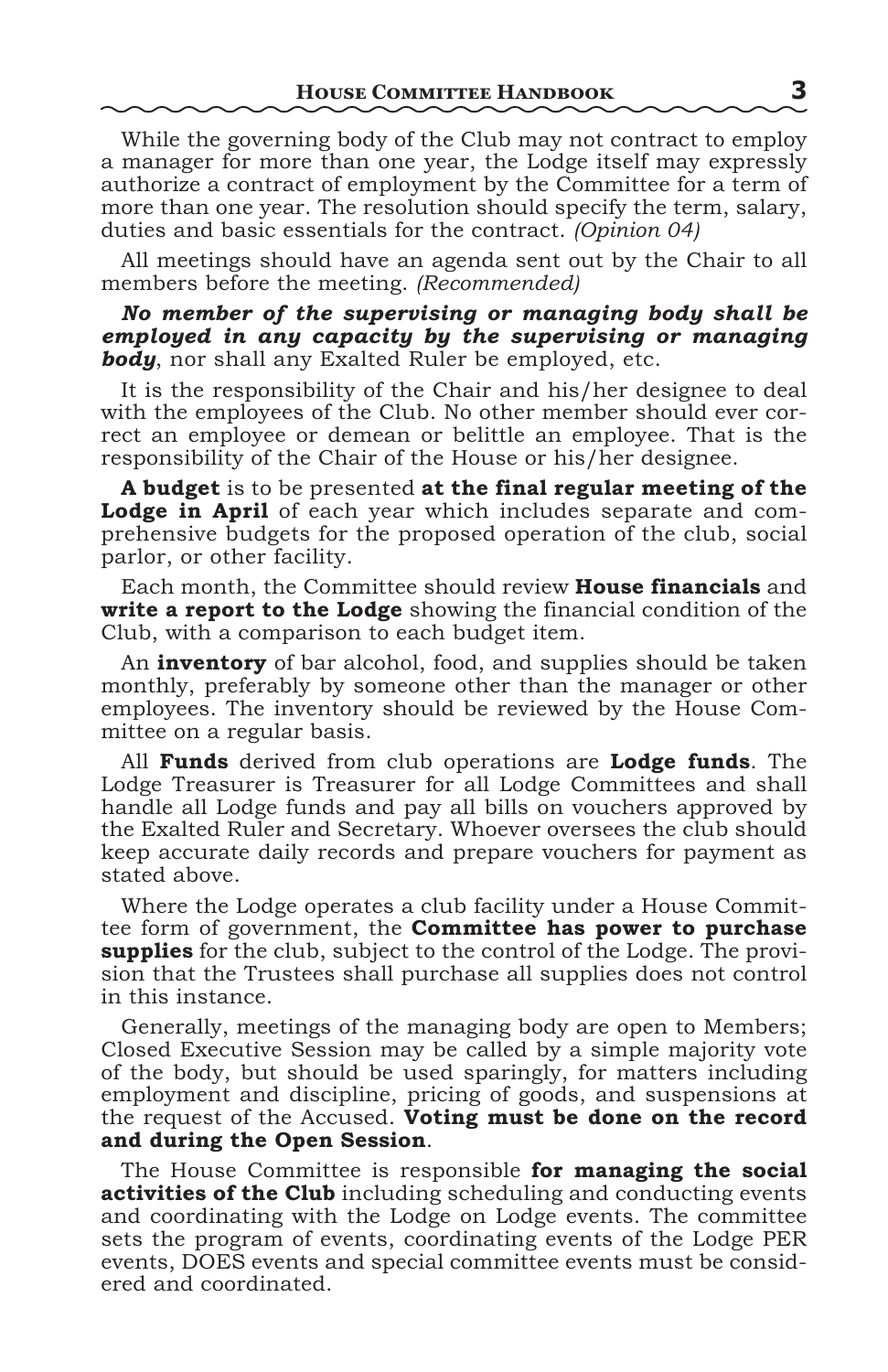The House Committee is also charged with **managing the daily operations** of the Club in accordance with approved House Rules. Acts of Conduct Unbecoming an Elk on **Lodge property** is subject to control of the House Committee.

## **Enforcement of Approved House Rules**

The House Committee has the power to suspend a Member from Club privileges for violation of House Rules or Conduct Unbecoming an Elk. The suspension cannot exceed one (1) year.

To discipline a Member, the House Committee must give the Member a 10-day written notice of the hearing before the House Committee.

At the hearing, the Member must be given due process of law which will include, but not be limited to, the House Committee strictly following the provisions of Section 16.041. If the decision of the House Committee is to suspend, a notice of suspension in writing must be served personally or by registered first-class mail to the Member. The vote to suspend shall be in Open Session.

The Member may appeal suspension to the Lodge by written notice to the Lodge Secretary not later than ten (10) days after receipt of written notice of suspension. Suspension is stayed pending disposition of appeal by the Lodge.

After a disciplinary hearing, a warning may be issued; however, no form of deferred or suspended discipline is permitted.

A member of the managing body should recuse himself or herself in matters directly involving a family member, or in actions where the member of the managing body is the accuser.

# **Club Managing Body Suspension Orders** *(from Guide to the Courts of the Order; Part VII)* **A. AUTHORITY OF MANAGING BODY.**

#### **GLS §16.040 provides:**

Each Lodge is to have a managing body for "the Club, social parlor, or other facility established in connection with the Lodge." [§16.040]

The composition of that body must be established by a Lodge in its By-Laws in one of the forms prescribed by §16.040, pars. a, b, c or d.

## **GLS §16.041 provides:**

The supervising or managing body of the Club, social parlor or other facility shall have power to suspend a Member from Club, social parlor, or other facility privileges for a period not exceeding one (1) year, for violation of rules duly adopted by the Lodge and approved by the Committee on Judiciary for such club, social parlor or other facility (Elks facility, building, parking lot, etc.), or Conduct Unbecoming An Elk on such premises, after ten (10) days written notice to the Member served personally or by regular first-class mail and after a hearing before the supervising or managing body.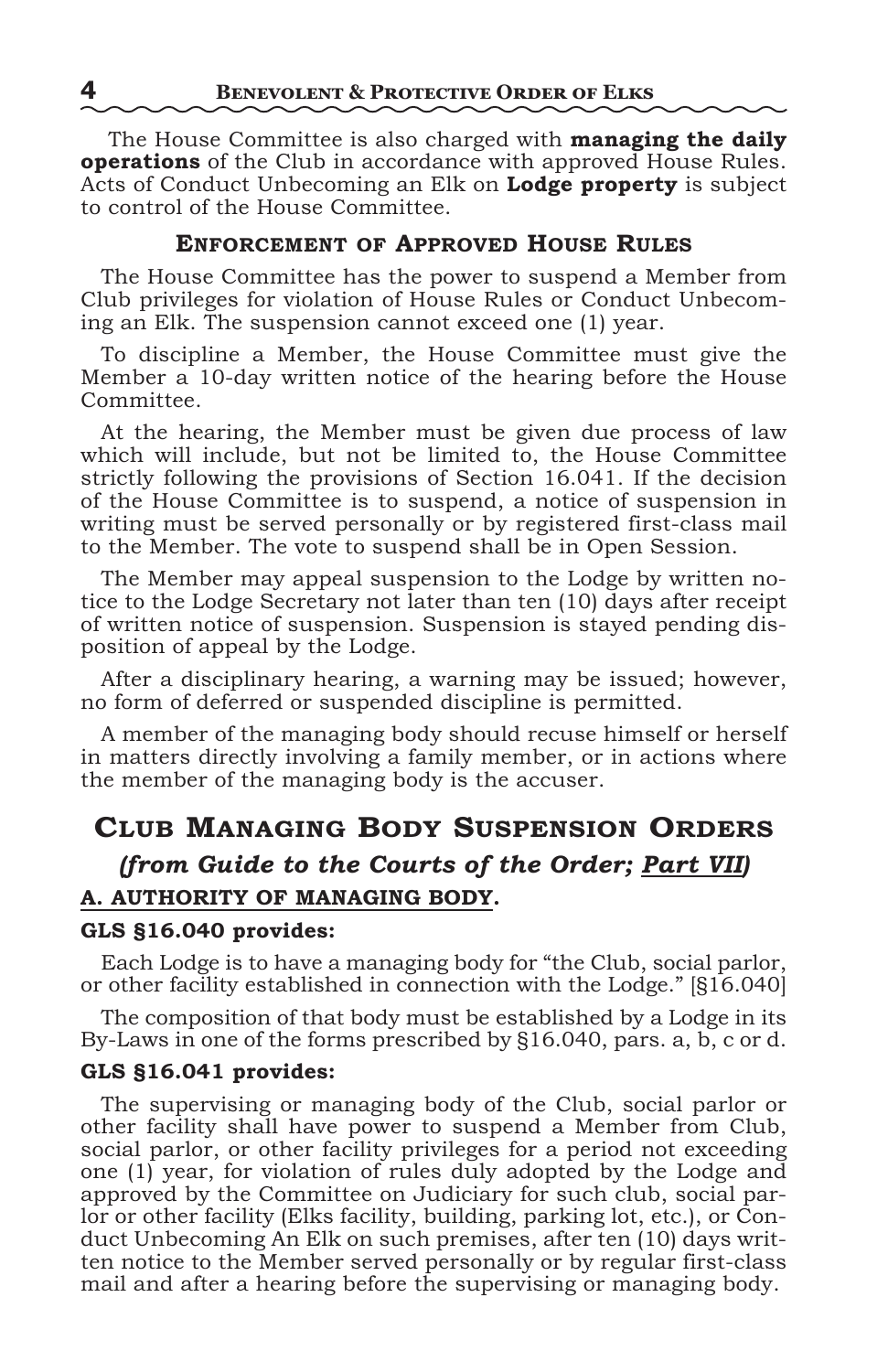A complaint can be made by any Member having knowledge of the alleged violations. The managing body itself can initiate charges where an allegation of violation is made by a non-Elk. [GF 1135, 1110]

To be grounds for a managing body suspension, Conduct Unbecoming an Elk must be on the premises of the Club, social parlor, or other facility. [GF 1280, 1188, 1140, 897] A suspension proceeding cannot be based on alleged misconduct on the Lodge floor [GF 897], or conduct that takes place completely outside the Club premises. [GF 1140] For alleged misconduct that does not occur on Club premises, the proper remedy is by complaint to the Local Forum.

The Grand Forum [in GF 978 and 1002] has set forth the necessary procedures to follow for a managing body suspension proceeding as follows:

- *1.* A Hearing is held after giving the Member ten (10) days' written notice served either personally or by regular first-class mail. Said notice should specifically state the charges.
- *2.* The Hearing is before the managing or supervisory body.
- *3.* At the Hearing before the managing or supervisory body, the Member must be given his or her due process of law which will include, but not be limited to, the managing or supervising body of the Lodge strictly following the provisions of Section 16.041 if there is an intention to suspend a Member from privileges of the Club or home.
- *4.* The managing or supervisory body would then decide whether or not suspension is appropriate. A notice of suspension in writing must be served personally or by registered first-class mail to the Member.
- *5.* The Member may Appeal the Suspension to the Lodge if done so within ten (10) days of receipt of the Notice of Suspension by filing a Notice of Appeal either by personal service or first-class mail to the Lodge Secretary.
- *6.* If the Member appeals a suspension to the Lodge, the suspension is stayed until the appeal to the Lodge has been completed.
- *7.* After a Notice of Appeal has been filed with the Secretary, the Secretary reports the appeal to the Exalted Ruler and to the Lodge at the next regular meeting.
- *8.* The Exalted Ruler at that meeting shall then order a hearing of appeal, the hearing to be held at a regular meeting of the Lodge within 45 days.
- *9.* Notice in writing must be sent to all Lodge Members not less than ten (10) days prior to the Hearing of the Appeal.
- *10.* At the Hearing, the managing or supervisory body of the Club must present the evidence and the appealing Member then has an opportunity to defend or refute the charges.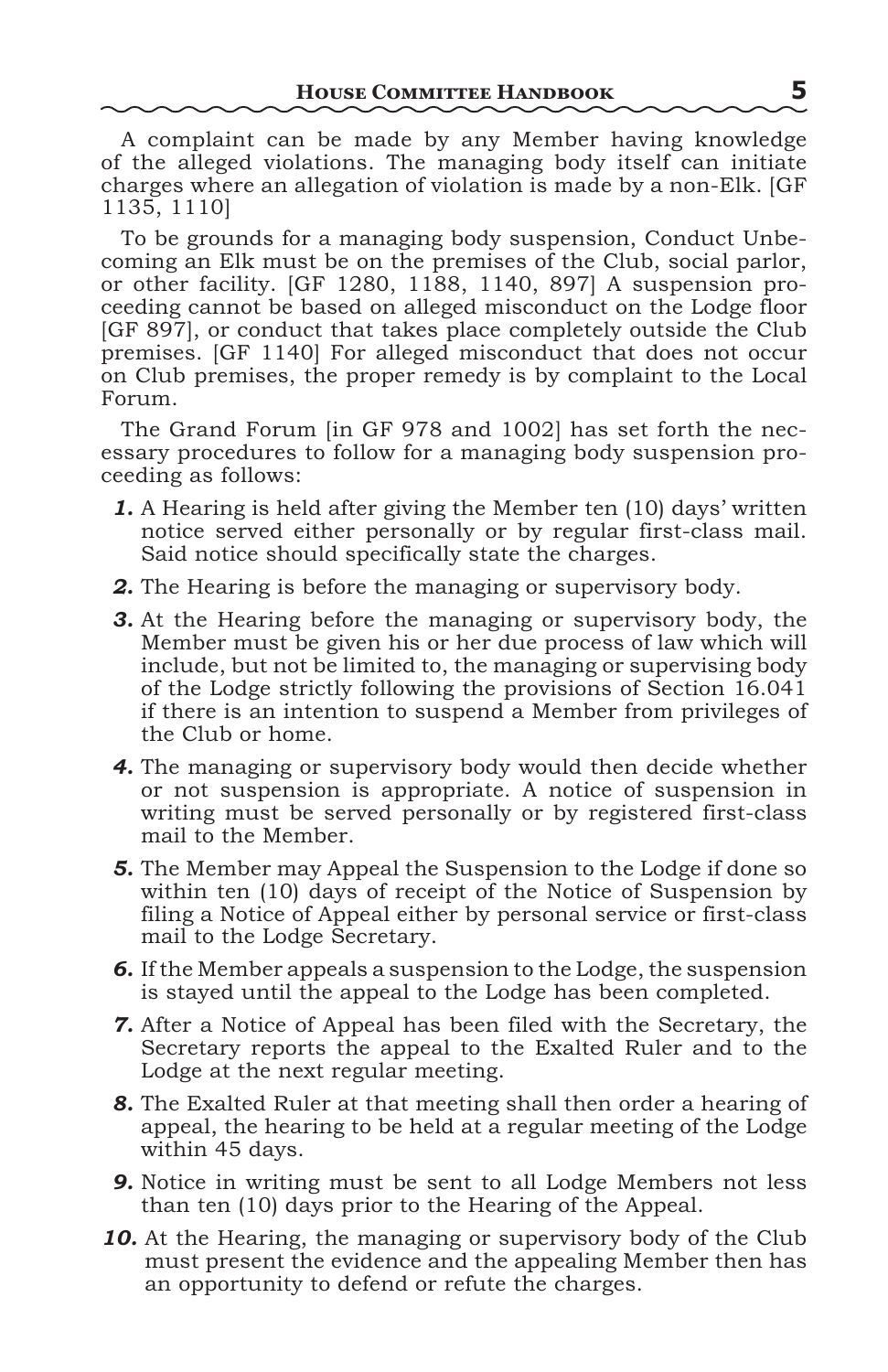- *11.* After the Hearing portion is completed, a motion to modify or reverse the action of the supervisory or managing body must pass by an affirmative secret ballot of two-thirds vote of the Members present. The Secretary should be prepared to distribute paper ballots in the event a motion is made.
- *12.* If no motion is made, the decision of the supervisory or managing body is affirmed.

**(NOTE:** *These procedures are reproduced from the Statutes Annotated, Appendix II: House Committee Suspension— Hearing Procedure.***)**

The managing body is required to strictly follow the procedures of Section §16.041 if there is an intention to suspend a Member from privileges of the club or home. [GF 1145, 1110, 1046, 1042, 1039, 1036] The managing body cannot vote to suspend a Member without first giving that Member a full and fair hearing. [GF 1213, 1145]

A claim of emergency circumstances will not excuse a failure of compliance with those procedures. "No matter how pressing an emergency may appear, the provisions of that section must be strictly followed." [GF 1036; see also GF 1046]

Numerous Grand Forum decisions have held that the requirement of ten (10) days written notice to a Member before the hearing of the managing body is essential to due process. The failure to provide written notice of not less than the full ten (10) days constitutes a violation of due process and will require reversal of the suspension decision. Such failure renders all subsequent proceedings a nullity. [GF 1248, 1240,1193,1187,1145,1046,1042,1039] Oral notice is not sufficient. [GF1276, 986]

A change in the scheduled date for the hearing of the managing body cannot be made without sending a new written notice to the accused Member at least ten (10) days prior to the rescheduled date. [GF 1318, 1240]

Notices served in connection with a suspension proceeding under §16.041 are to be served personally or by regular mail to the address of record of the officer. [§16.130]

"The notice to the Member facing a House Committee hearing must be specific." [GF 1192] The Member must know the charges with sufficient specificity to defend himself. [GF 1242, 1228, 1146] A charge was insufficient that on a specified date House Rules were allegedly breached by "'Conduct Unbecoming an Elk' — Numerous allegations including but not limited to contumacy, intimidation, bullying, coercion and willfully making unjustified or untruthful charges against a Member." [GF 1146]

Suspension of Club privileges cannot be based upon a ground not cited in the notice of hearing. [GF 1192]

The hearing must be open to all Members without exception. [GF 1280]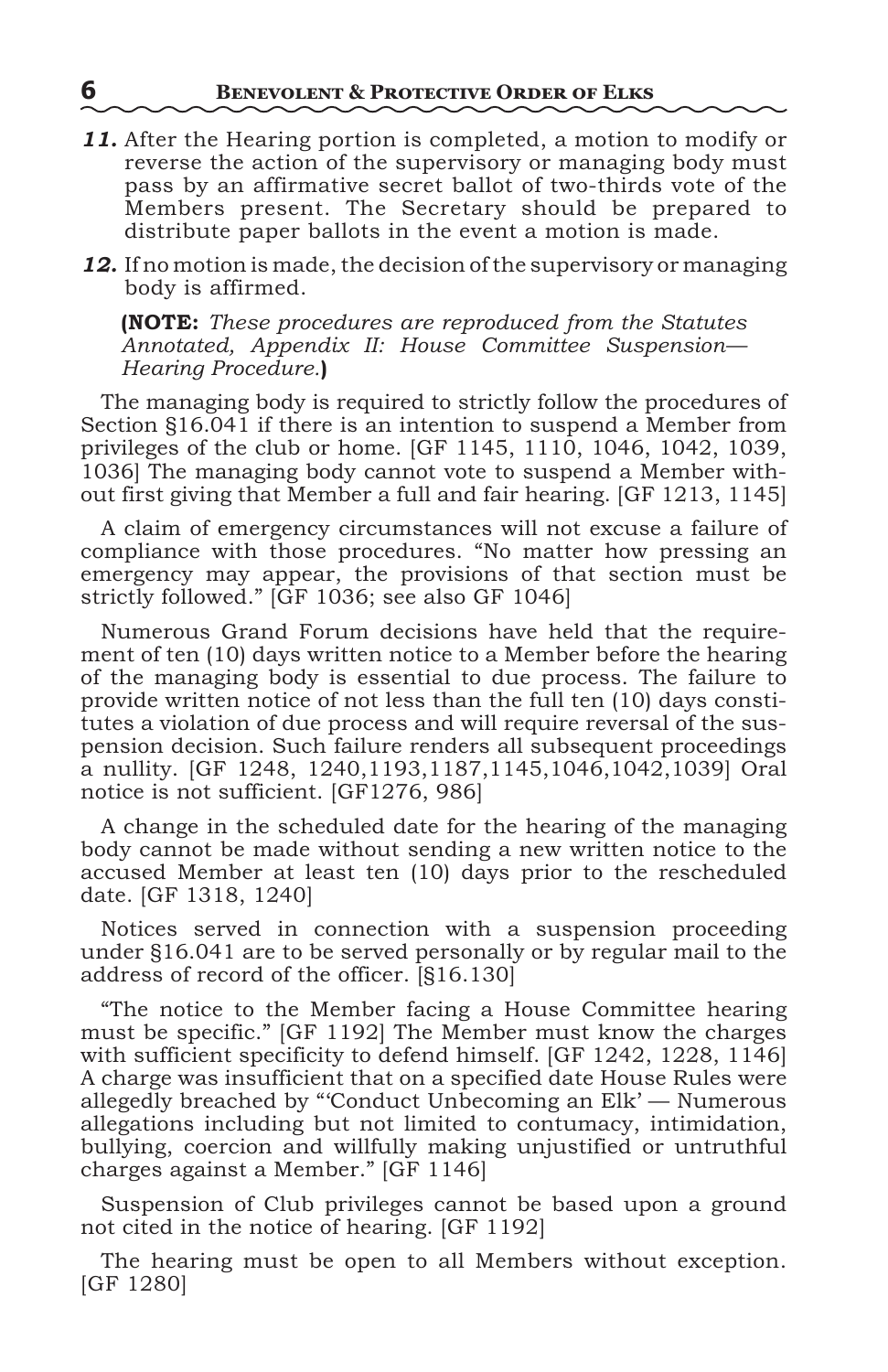In the disciplinary hearing, the material witnesses on a factual issue must appear to testify in person and be subject to cross-examination by the accused Member. The absence of any material witness to testify in person against Appellant violates his due process rights. [GF 1244, 1242]

The managing body upon conclusion of the hearing, and without adjournment, can go into closed executive session to discuss, deliberate, consider, and vote upon the matter in issue. But following such closed session the managing body, in open session, must announce their votes, both in total and by each member of the managing body, and render their final decision and penalty if any. [GF 1244, modifying GF 1110]

If the alleged violation involves the Exalted Ruler or a member of the managing body, that person must be disqualified from participation in the matter until final disposition of the alleged violation. Further, the Exalted Ruler in such event cannot appoint or remove members of a House Committee pending final disposition. [GLS §16.041]

Similarly, if a member of the managing body is a witness to the conduct for which complaint is made, or a family member is a complainant or witness, the managing body member should recuse himself. [GF 1242]

The managing body can only suspend Club privileges, and not Lodge membership. [GF 1240, 1135]

The managing body cannot impose sanctions which either require or prohibit actions to be taken or not taken in the future. The suspension order cannot include provision for future suspension of club and social privileges for violation of the provisions of the order. [GF 1244] The managing body has no authority to impose a period of probation. [GF 1046]

Suspension of the Club privileges of a visiting Elk from another Lodge requires compliance with GLS §16.041 procedures the same as for a Member of the home Lodge. [GF 1182]

## **B. APPEAL TO LODGE.**

GLS §16.041 states that a Member who is suspended by the managing body can appeal to the Lodge. The suspended Member must file notice of appeal with the Lodge Secretary, by personal service or mail, not later than ten days after receipt of notice of suspension. The notice of appeal is to be reported by the Secretary at the next regular Lodge meeting. At that time, the Exalted Ruler is to order a hearing on the appeal to be held at a regular Lodge meeting not later than forty-five (45) days thereafter.

While the order is on appeal to the Lodge, the suspension order is automatically stayed pending disposition of the appeal by the Lodge, and the Member retains Club privileges until the Lodge makes a decision. It is improper for the managing body to order suspension of club privileges either prior to its hearing date or during the pendency of an appeal to the Lodge. [GF 1228]